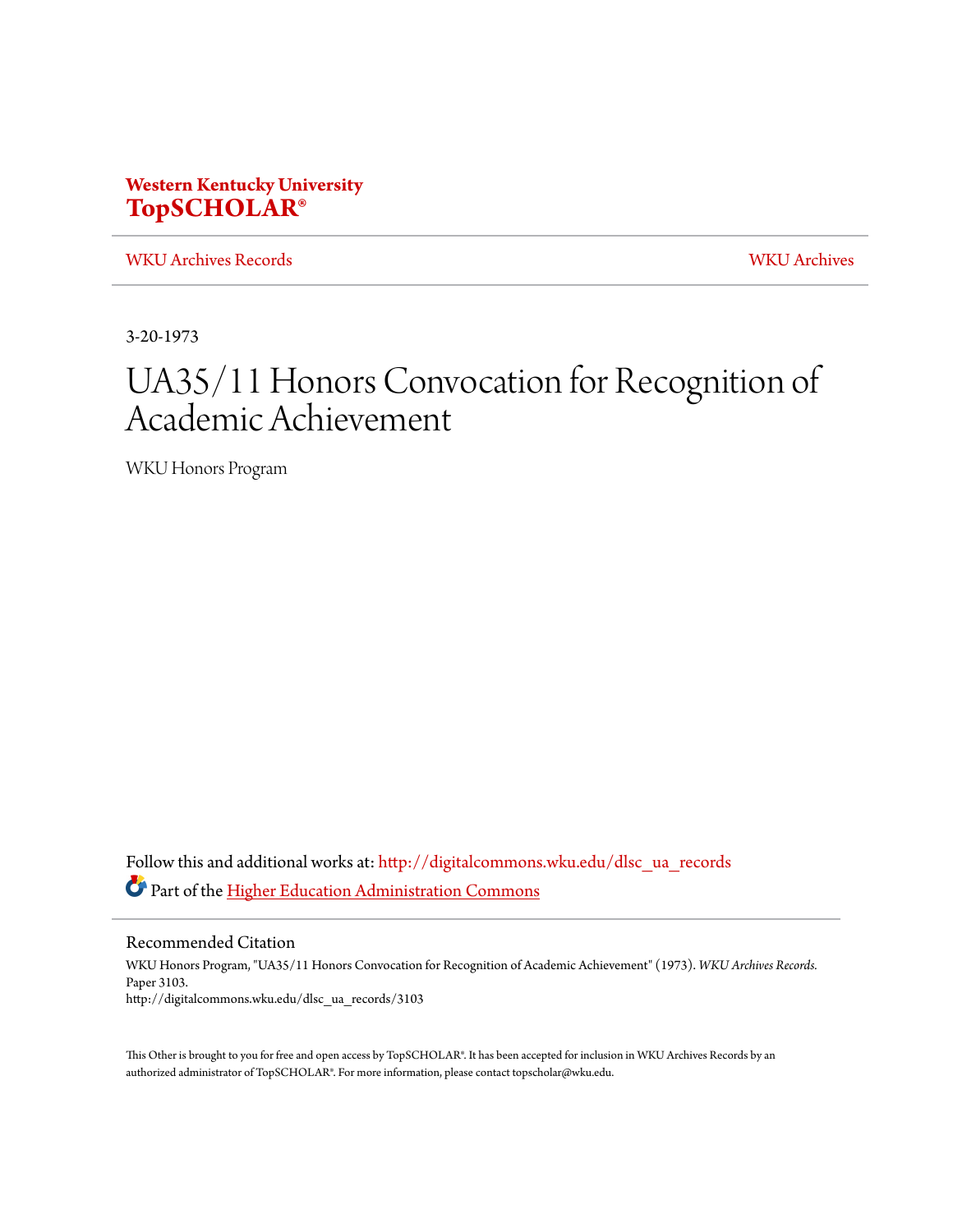**Education** for Leadership

# Honors Convocation

## fur

# Recognition of Academic Achievement



### UNIVERSITY HONORS COMMITTEE

Mr. David Anderson Dŕ. James Baker, Advisor Dr. Paul Corts, Director Dr. George Dillingham Mrs. Carol Ferguson Ray

Dr. Noland Fields Dr. Louella Fong Dr. Jim W. Miller Dr. John Petersen

WESTERN KENTUCKY UNIVERSITY VES

**March 20, 1973 Ballroom** 

7:00 p.m. **Garrett Conference Center**